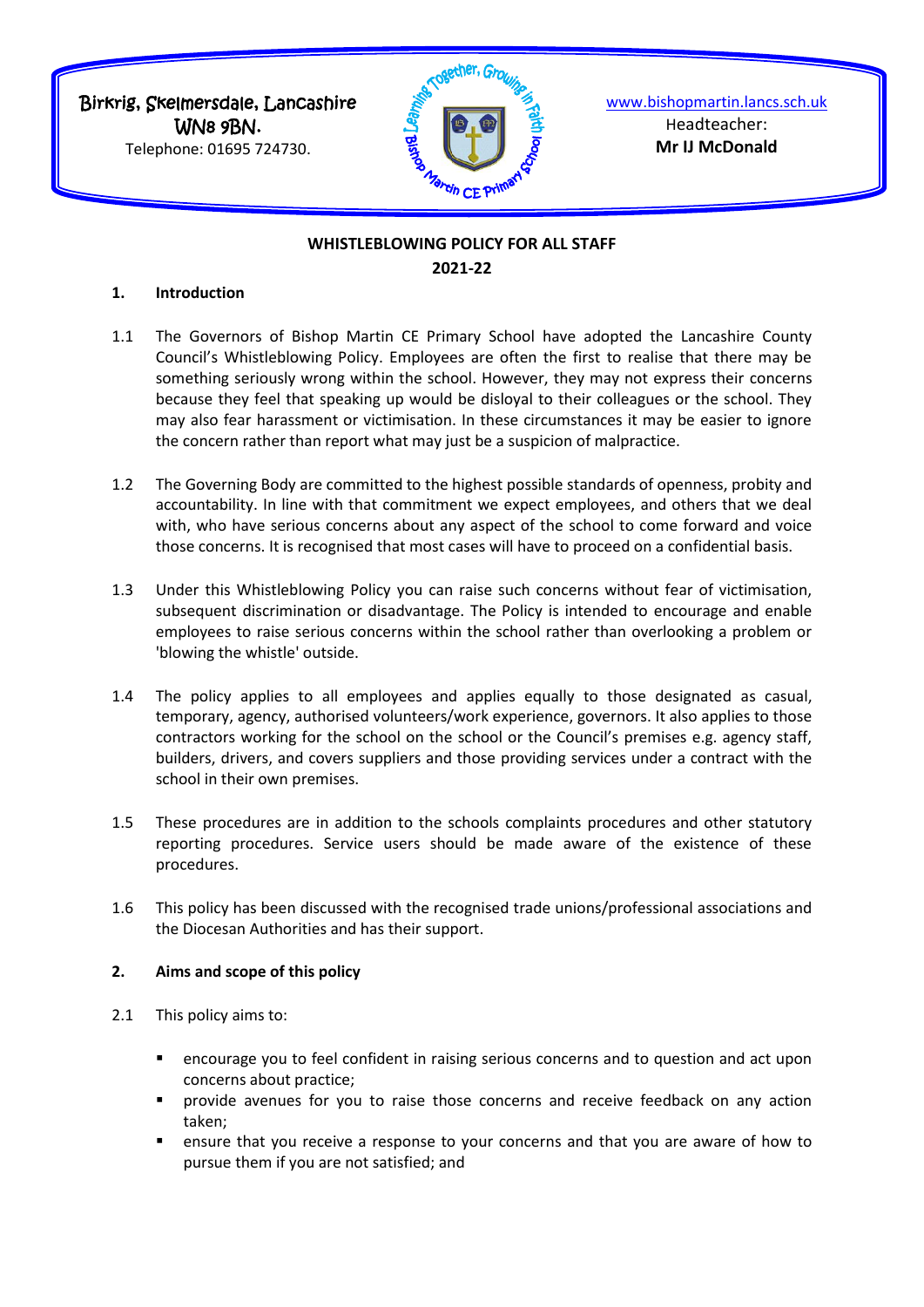- reassure you that you will be protected from possible reprisals or victimisation if you have a reasonable belief that you have made any disclosure which is in the public interest.
- 2.2 There are existing procedures in place to enable you to lodge a grievance or complaint relating to your own employment. The Whistleblowing Policy is intended to cover major concerns that fall outside the scope of other procedures. These include:
	- conduct which is an offence or a breach of law;
	- failure to comply with a legal obligation;
	- disclosures related to miscarriages of justice;
	- health and safety risks, including risks to the public/pupils as well as other employees;
	- damage to the environment;
	- the unauthorised use of public funds;
	- possible fraud and corruption;
	- sexual or physical abuse of pupils where referral under Safeguarding procedures is not appropriate;
	- other unethical conduct; and
	- actions which are unprofessional or inappropriate

Note: There is a requirement under the Scheme for Financing Schools in Lancashire for the Governing Body to notify Council's Internal Audit Service immediately of all (suspected) financial or accounting irregularities. This requirement is not superseded by this Whistleblowing Policy and the Governing Body will need to act accordingly if a financial issue is raised.

- 2.3 Thus, any serious concerns that you have about any aspect of service provision or the conduct of school staff, governors, officers/members of the Council or others acting on behalf of the school can be reported under the Whistleblowing Policy. This may be about something that
	- makes you feel uncomfortable in terms of known standards, your experience or the standards you believe the governors and the Council subscribe to;
	- is against the Council's Standing Orders and policies;
	- falls below established standards of practice; or
	- amounts to improper conduct.
- 2.4 This policy does not replace the school or the Council's complaints procedures.

### **3. Key principles**

- 3.1 It is recognised that the decision to report a concern can be a difficult one to make. If what you are saying is true, you should have nothing to fear because you will be doing your duty to your employer and to those for whom you are providing a service.
- 3.2 The Governing Body/Council will not tolerate any harassment or victimisation (including informal pressures) and will take appropriate action to protect you when you raise a concern which is in the public interest.
- 3.3 Investigations into allegations of potential malpractice will not influence or be influenced by any disciplinary or redundancy proceedings that are already taking place.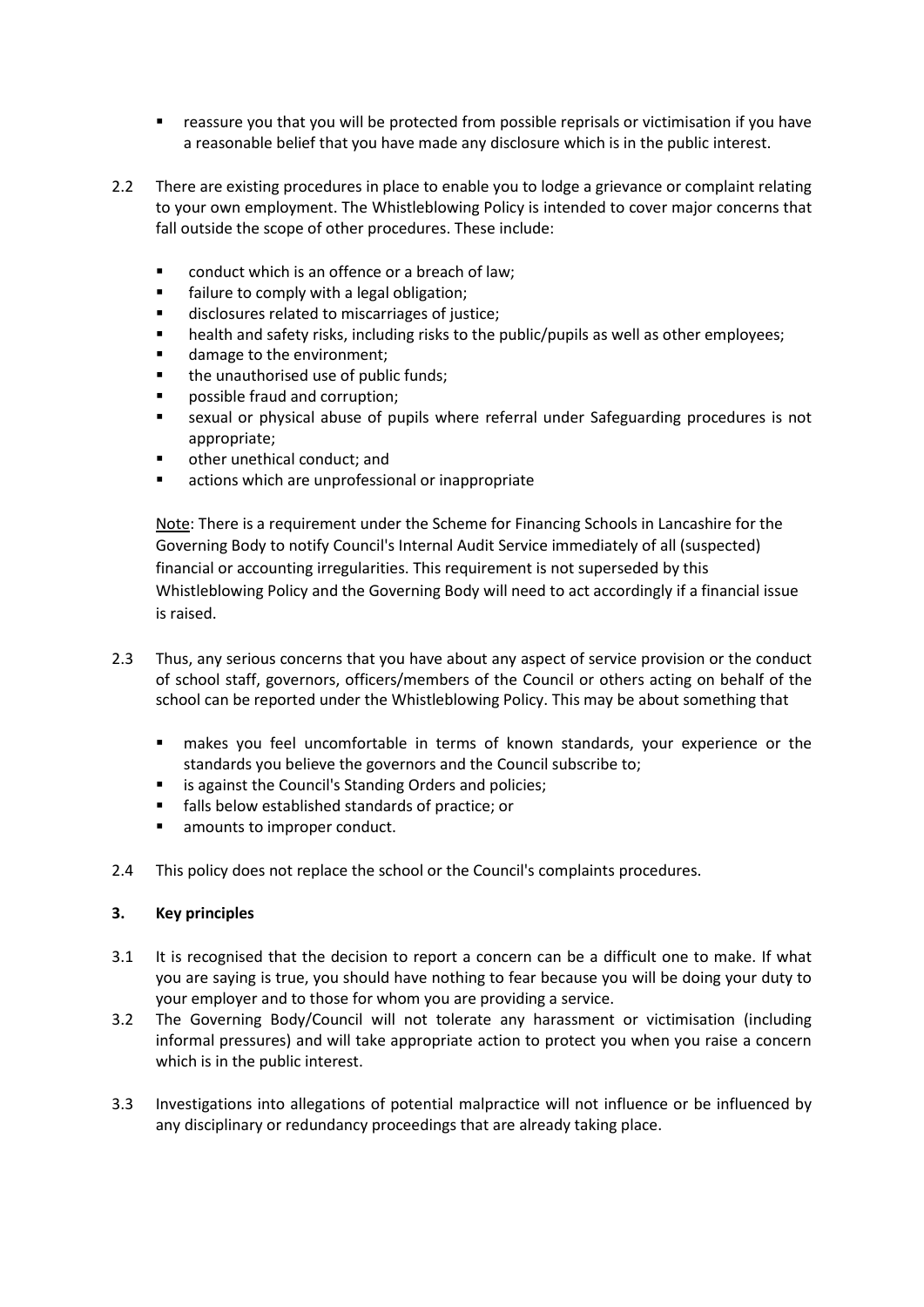## **4. Confidentiality**

4.1 All concerns will be treated in confidence and every effort will be made not to reveal your identity if you so wish. At the appropriate time, however, anyone making a disclosure under this Policy may need to provide evidence as a witness, and in these cases, it may not always be possible for you to remain anonymous.

### **5. Anonymous allegations**

- 5.1 This policy encourages you to put your name to your allegation whenever possible.
- 5.2 Concerns expressed anonymously may be less powerful but will be considered at the discretion of the school. In exercising such discretion, the following factors may need to be taken into account:
	- the seriousness of the issues raised;
	- **the credibility of the concern; and**
	- **the likelihood of confirming the allegation from attributable sources.**

### **6. Untrue allegations**

6.1 If you make an allegation which you believe is in the public interest but it is not confirmed by the investigation, no action will be taken against you. If, however, you make an allegation frivolously, maliciously or for personal gain, disciplinary action may be taken against you.

### **7. How to raise a concern**

- 7.1 In raising a concern employees should provide the following information:
	- the background and history of the concern (giving relevant dates);
	- the reason why you are particularly concerned about the situation;
	- the name(s) of any colleagues/employees who you consider are directly involved; and
	- the name(s) of any colleagues/employees who you believe may be able to help provide further information.
- 7.2 Employees should normally raise concerns with a designated senior member of staff e.g. Headteacher/Chair of Governors. This depends, however, on the seriousness and sensitivity of the issues involved and who is suspected of the malpractice. For example, if you believe that senior management of the school is involved you may wish to approach a senior officer of the Council. If you believe officers of the Council generally are involved, you should approach the Council's Chief Executive or in the case of a financial issue, the Council's Internal Audit Service.
- 7.3 Staff in Voluntary Aided Schools may wish to approach a Diocesan Authority Officer. If it is believed that officers of the Diocesan/Church Authorities are involved an approach might be made directly to the Bishop.
- 7.4 Concerns may be raised verbally, in writing, or by using the whistleblowing complaints email address [\(WhistleblowingComplaints@lancashire.gov.uk\)](mailto:WhistleblowingComplaints@lancashire.gov.uk). Calls to the Whistleblowing Line can be made on 01772 532500 where you will be directed to press 1 for financial matters and 2 if it relates to any other concern. Concerns can also be made in writing and correspondence should be sent to the Corporate HR Team, HR Service, Lancashire County Council, PO Box 78,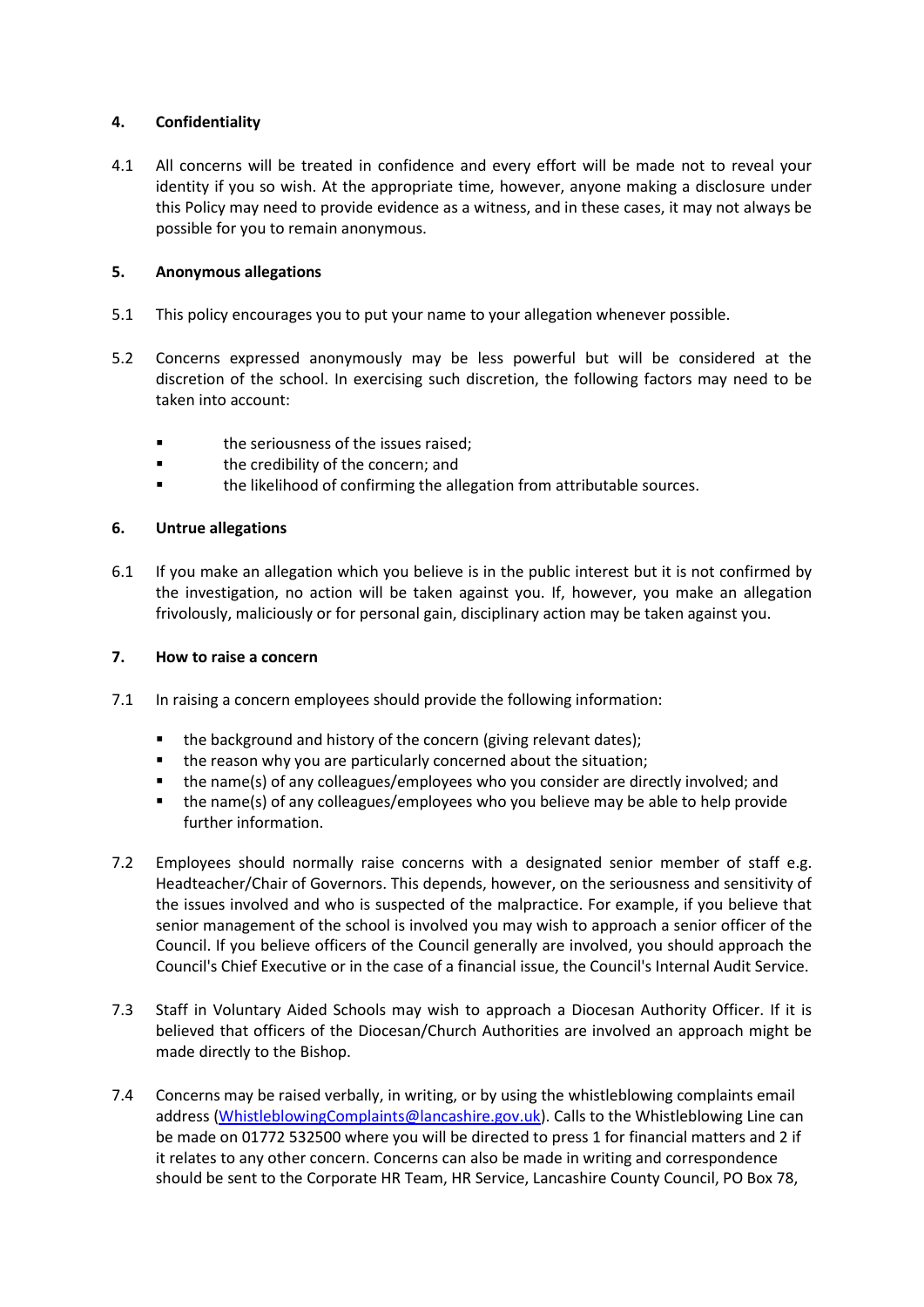County Hall, Preston, PR1 8XJ or the Principal Auditor, Lancashire Audit Service, County Hall, Lancashire County Council, Preston, PR1 8XJ.

Alternatively you may contact a representative of the Schools Human Resources Team:

- Jeanette Whitham, Head of Schools HR Team 01772 530436
- $\triangleright$  Steve Lewis, Principal HR Manager 01772 531776 (Districts 1, 2, 4 - Lancaster, Fylde and Wyre)
- Claire Neville, Principal HR Manager 01772 530435 (Districts 6, 11 - Preston and Hyndburn)
- $\triangleright$  Vic Welch, Principal HR Manager 01772 531814 (Districts 7, 8, 9 - South Ribble, West Lancashire, Chorley)
- $\triangleright$  Anne Sutton, Principal HR Manager 01772 534928 (Districts 12, 13, 14 - Burnley, Pendle, Rossendale)
- 7.5 The earlier you express the concern the easier it is for action to be taken.
- 7.6 Although you are not expected to prove beyond doubt the truth of an allegation, you will need to demonstrate to the person contacted that there are reasonable grounds for your concern.
- 7.7 You may wish to consider discussing your concern with a colleague first and you may find it easier to raise the matter as a collective concern if there are two (or more) of you who have had the same experience or concerns.
- 7.8 If you believe that you have to take the matter externally, possible contacts are listed at Section 10 of this policy.

### **8. How the Governing Body/Council will respond**

- 8.1 The Governing Body/Council will provide a response to your concerns. If you confirm your wish to raise the concerns formally under this policy, a responsible person will be designated by the school management, where appropriate, or by the management of the Council, to coordinate the response to the concerns you have raised. The responsible person will respond to you in accordance with Paragraph 8.5 below and where the responsible person is outside the management of the school, s/he will notify the Chief Executive for registration, monitoring and annual reporting purposes.
- 8.2 Where appropriate, the matters raised may:
	- be investigated by school/Council management, internal audit, or through the disciplinary procedure;
	- be referred to the police;
	- **be referred to the external auditor; or**
	- **F** form the subject of an independent inquiry.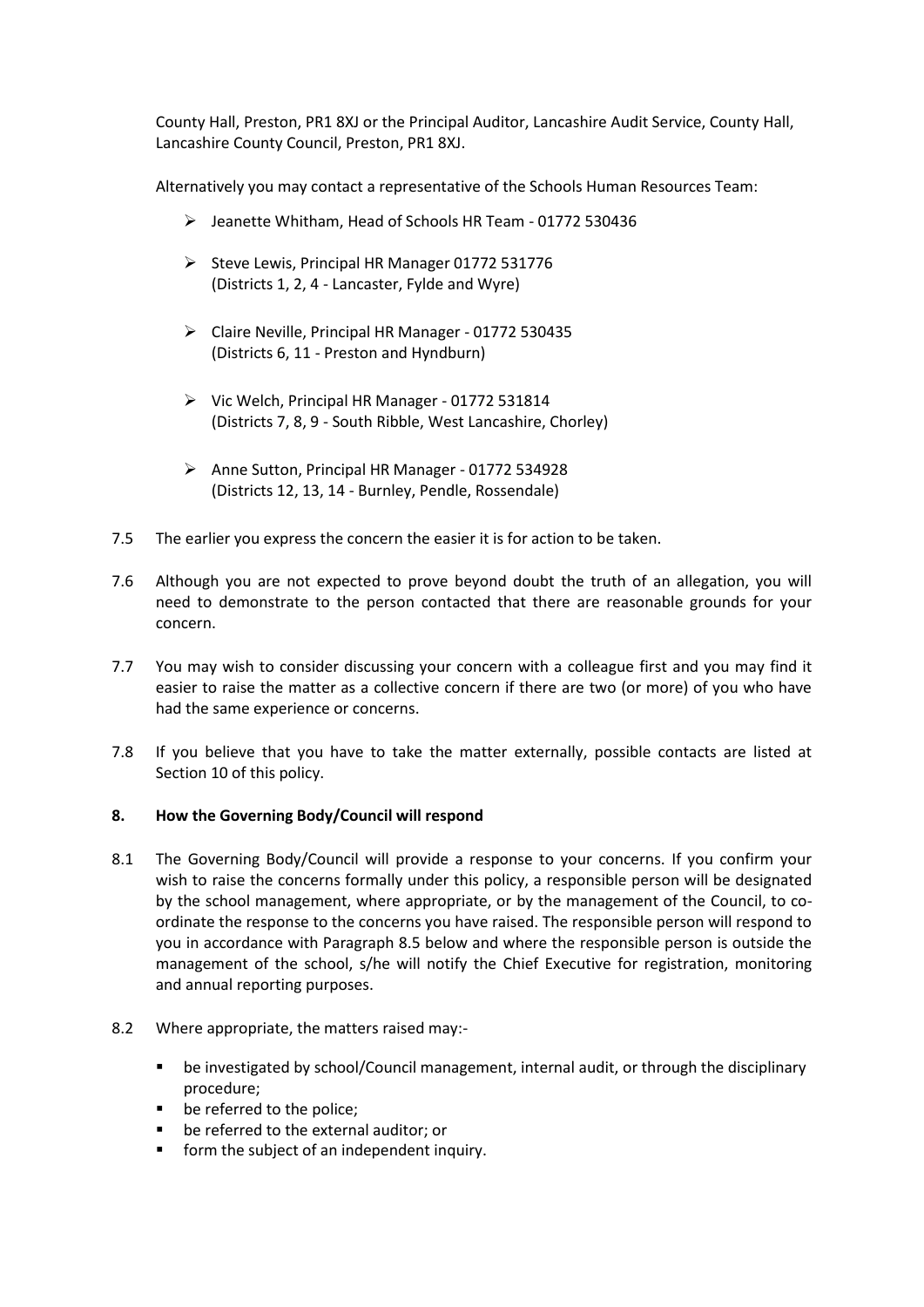- 8.3 In order to protect individuals and those accused of misdeeds or possible malpractice, initial enquiries will be made to decide whether an investigation is appropriate and, if so, what form it should take. Such testing out of your concerns is not the same as either accepting or rejecting them. The overriding principle which school management/the Council will have in mind is the public interest.
- 8.4 Concerns or allegations which fall within the scope of specific procedures (for example, child protection or discrimination issues) will normally be referred for consideration under those procedures.
- 8.5 Some concerns may be resolved by agreed action without the need for investigation. If urgent action is required this will be taken before any investigation is conducted.
- 8.6 Within ten working days of a concern being raised, the responsible person will write to you to:
	- acknowledge that the concern has been received;
	- indicate how it is proposed to deal with the matter;
	- provide an estimate of how long it will take to provide a final response;
	- **F** inform you whether any initial enquiries have been made;
	- supply you with information on staff support mechanisms (where appropriate), and inform you whether further investigations will take place and if not, why not.
- 8.7 The amount of contact between those considering the issues and you will depend on the nature of the matters raised, the potential difficulties involved and the clarity of the information provided. If necessary further information will be sought from you.
- 8.8 Where any meeting is arranged under this Policy, away from school premises if you so wish, you can be accompanied by a Trade Union or Professional Association representative or work colleague.
- 8.9 The Governing Body/Council will take steps to minimise any difficulties which you may experience as a result of raising a concern. For example, if you are required to give evidence in criminal or disciplinary proceedings, arrangements will be made for you to receive appropriate advice about the procedure.
- 8.10 It is accepted that you need to be assured that the matter has been properly addressed. Thus, subject to legal constraints, you will be informed of the outcome of any investigation.

### **9. The responsible officer**

- 9.1 The Headteacher has overall responsibility for the maintenance and operation of this policy in respect of concerns raised formally within the school, and should maintain a record of concerns raised and the outcome to report as necessary to the Governing Body.
- 9.2 The Chief Executive has overall responsibility for the maintenance and operation of this policy in respect of concerns raised formally outside the management of the school and will maintain appropriate records of concerns raised and report as necessary to the Council.

### **10. How the matter can be taken further**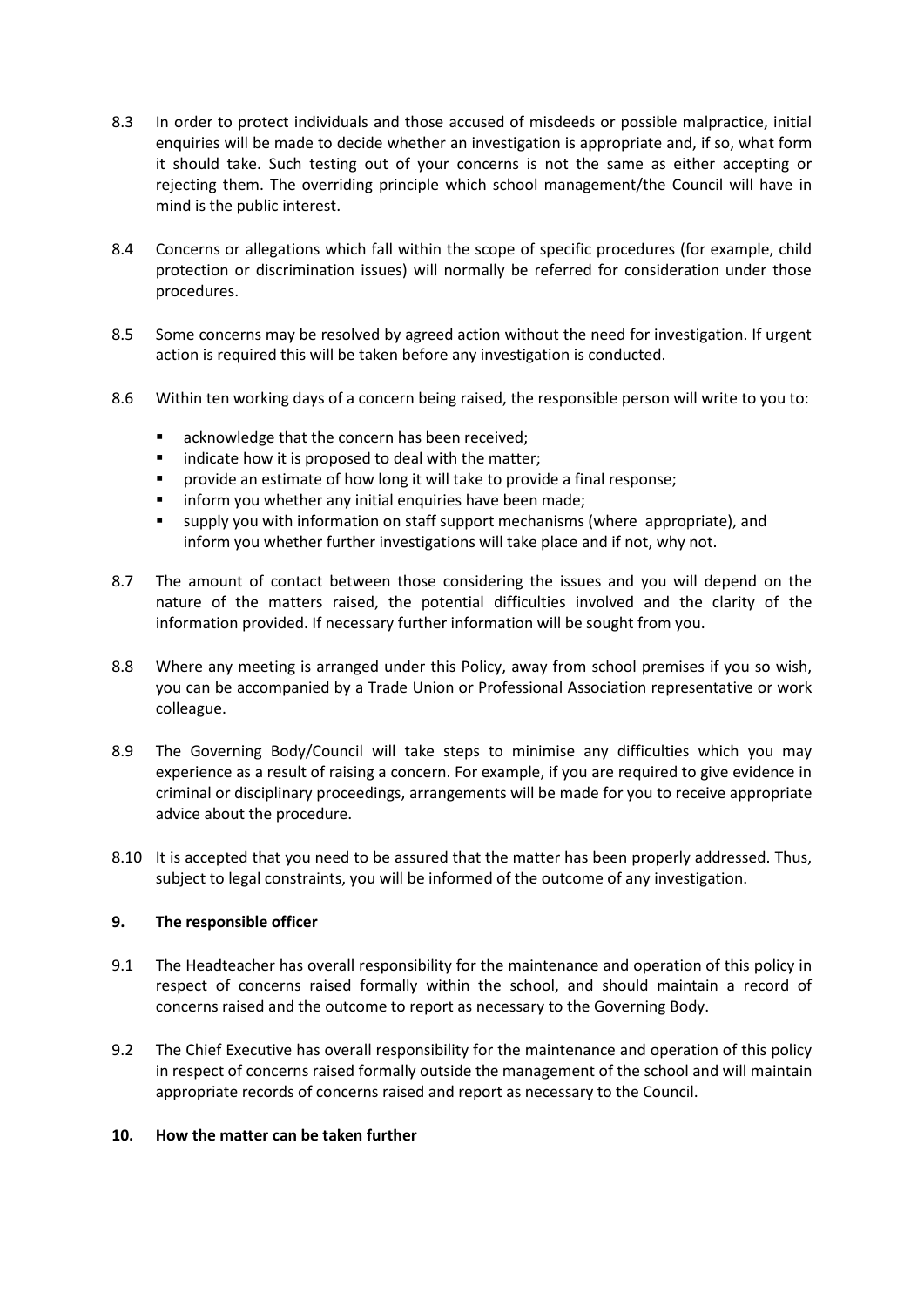10.1 This policy is intended to provide you with an avenue within the School/Council to raise concerns. The Governing Body/Council hopes you will be satisfied with any action taken. If you are not, and if you feel it is right to take the matter outside the School/Council, you may wish to contact your Trade Union/Professional Association or one of the following possible contact points:

| <b>Public Concern at Work</b>        | $\boxtimes$ Public Concern at Work<br><b>CAN Mezzanine</b><br>7-14 Great Dover Street<br>London SE1 4YR<br><b>雷 020 7404 6609</b><br>whistle@pcaw.org.uk                                                                        |  |
|--------------------------------------|---------------------------------------------------------------------------------------------------------------------------------------------------------------------------------------------------------------------------------|--|
| Public Sector Audit Appointments Ltd | $\boxtimes$ PSAA Limited<br>3rd Floor Local Government House<br><b>Smith Square</b><br>London<br>SW1P3HZ<br><b>雷 020 7072 7445</b><br>generalenquiries@psaa.co.uk                                                               |  |
| Lancashire Constabulary              | $\boxtimes$ Lancashire Constabulary Headquarters<br>Saunders Lane<br>Hutton<br>Preston<br><b>PR4 5SB</b><br><b>雷 01772 614444</b>                                                                                               |  |
| <b>HM Customs and Excise</b>         | $\boxtimes$ HM Revenue and Customs<br>BX9 1AA<br>☎ 0300 200 3200                                                                                                                                                                |  |
| The Information Commissioner         | $\boxtimes$ The Office of the Information<br>Commissioner<br>Wycliffe House, Water Lane<br>Wilmslow<br>Cheshire<br>SK9 5AF<br>☎ 0303 123 1113                                                                                   |  |
| The Environment Agency               | $\boxtimes$ National Customer Contact Centre<br><b>PO Box 544</b><br>Rotherham<br>S60 1BY<br><b>雷 03708 506 506</b><br>enquiries@environment-agency.gov.uk<br>$\boxtimes$ Redgrave Court<br><b>Merton Road</b><br><b>Bootle</b> |  |